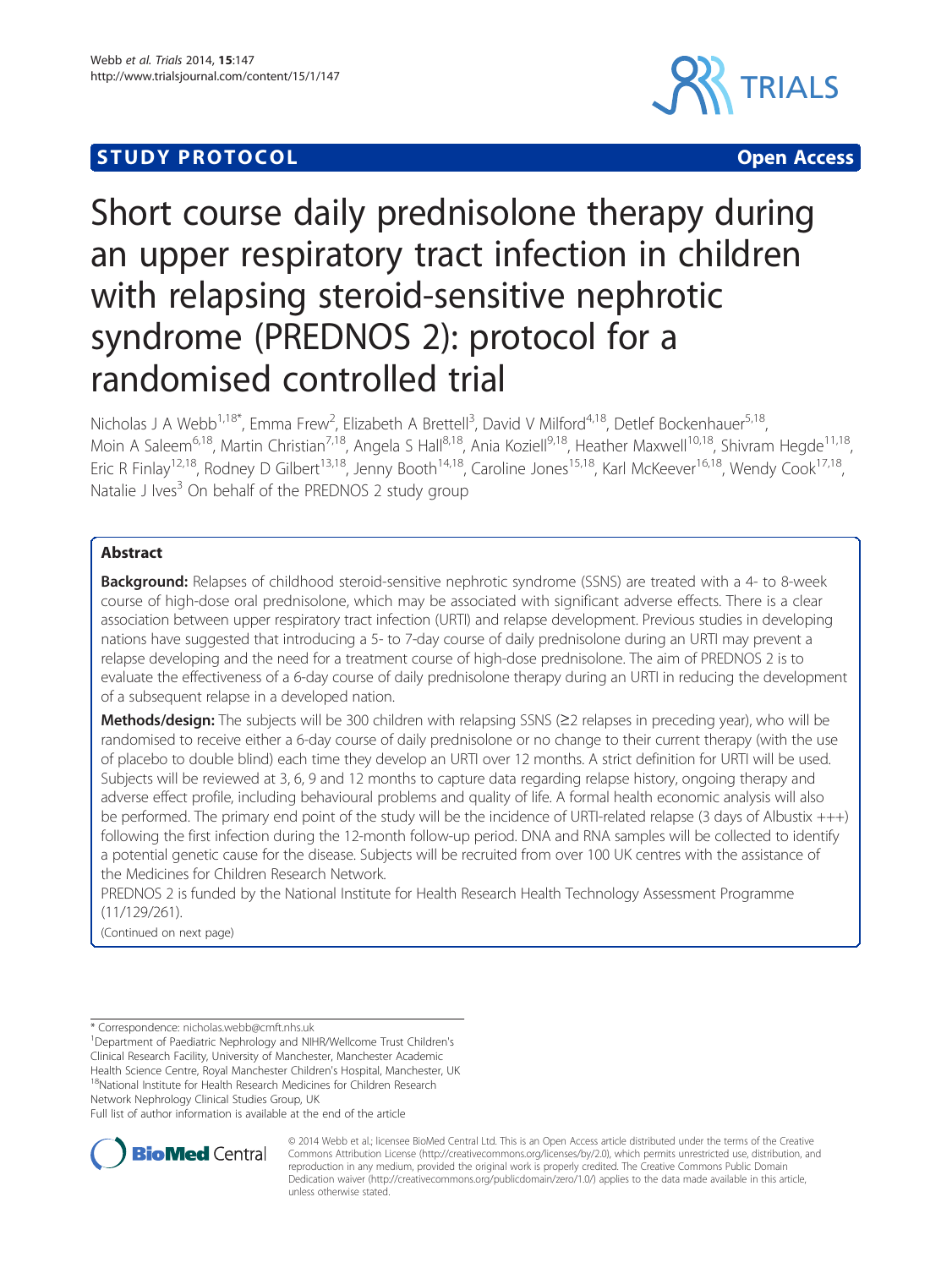#### (Continued from previous page)

Discussion: We propose that PREDNOS 2 will be a pivotal study that will inform the future standard of care for children with SSNS. If it is possible to reduce the disease relapse rate effectively and safely, this will reduce the morbidity and cost associated with drug treatment, notwithstanding hospital admission and parental absence from employment.

#### Trial registration: Current Controlled Trials [\(ISRCTN10900733\).](http://www.controlled-trials.com/ISRCTN10900733)

Keywords: Steroid sensitive nephrotic syndrome, Relapse, Upper respiratory tract infection, Prednisolone, Adverse effects, Health economic analysis

# Background

Idiopathic nephrotic syndrome is the commonest glomerular disease of childhood, with an incidence of 2 cases per 100,000 children in the UK [\[1](#page-11-0)]. The presenting episode is treated with high-dose oral prednisolone to which >90% make a complete response, responders receiving the diagnostic label of steroid-sensitive nephrotic syndrome (SSNS) [\[2,3](#page-11-0)]. The optimum duration of prednisolone therapy at presentation remains unclear and is currently being further investigated in the PREDNOS study (ISRCTN16645249).

Following successful initial treatment, 70% to 80% of children develop disease relapses necessitating further 4- to 8-week courses of high-dose prednisolone, and around 50% develop frequently relapsing disease [\[4](#page-11-0)]. Various long-term immunosuppressive strategies are employed to reduce the frequency of relapses in those with frequently relapsing disease. These include longterm low-dose alternate-day prednisolone, levamisole, cyclophosphamide, ciclosporin, tacrolimus, mycophenolate mofetil and rituximab.

Nephrotic syndrome relapses are associated with a risk of significant complications, including sepsis, thrombosis, dyslipidaemia and malnutrition [[5\]](#page-11-0). The treatment of relapses with high-dose prednisolone is associated with major adverse effects, including hip avascular necrosis, hypertension, diabetes and behavioural problems [[6\]](#page-11-0). Furthermore, children miss school during relapses, resulting in impaired academic performance and parental absence from work. It is well recognised that at least 50% of relapses are precipitated by a viral upper respiratory tract infection (URTI), possibly mediated through cytokine release [\[7](#page-11-0)]. Given this causal association, and the morbidity and cost associated with relapse and its treatment, it is logical that attempts are made to ameliorate the URTI-driven process.

Three studies published to date suggest that in children from Middle Eastern and Asian countries (Saudi Arabia, Sri Lanka and India) with relapsing SSNS receiving long-term alternate-day prednisolone therapy, the use of a 5- to 7-day course of daily prednisolone therapy (i.e. switching from alternate day to daily dosing) at the time of development of intercurrent URTI associated with fever is associated with a lower rate of subsequent relapse of nephrotic syndrome than when no such change is made to their therapy (current standard care) [[8-10](#page-11-0)]. There were, however, a number of methodological issues with some of these studies, and the strictly defined patient populations under investigation limit the applicability of the study findings to children with SSNS in developed nations, where the pattern of childhood URTI is significantly different, with lower incidence of fever and general absence of diarrhoea. Furthermore, these previous studies have been restricted to children receiving low- to medium-dose long-term maintenance prednisolone (plus levamisole in the Indian study [\[10](#page-11-0)]) and it is currently not clear whether intervention with a short course of daily prednisolone at the time of URTI is effective in children receiving other immunomodulatory therapies, e.g. levamisole, ciclosporin, tacrolimus and mycophenolate mofetil, either alone, or in conjunction with long-term maintenance prednisolone. The adverse effects of prednisolone, including its effect on behaviour, were not comprehensively assessed, nor were quality of life or the cost-effectiveness of the intervention. The PREDNOS 2 study will provide important definitive evidence to assess the effectiveness of a 6-day course of daily prednisolone therapy at the time of development of URTI in reducing the development of subsequent nephrotic syndrome relapse in children with relapsing SSNS in a developed nation.

# Methods/design

A flow chart for the study is shown in Figure [1](#page-2-0).

#### Aim

The aim of the study is to assess the effectiveness of a 6-day course of daily prednisolone therapy at the time of onset of URTI in reducing the development of subsequent nephrotic syndrome relapse in children with relapsing SSNS.

#### Study design

PREDNOS 2 will be conducted as a phase III randomised parallel-group placebo-controlled double-blind trial, comparing a 6-day course of daily prednisolone with no change in therapy using a matching placebo.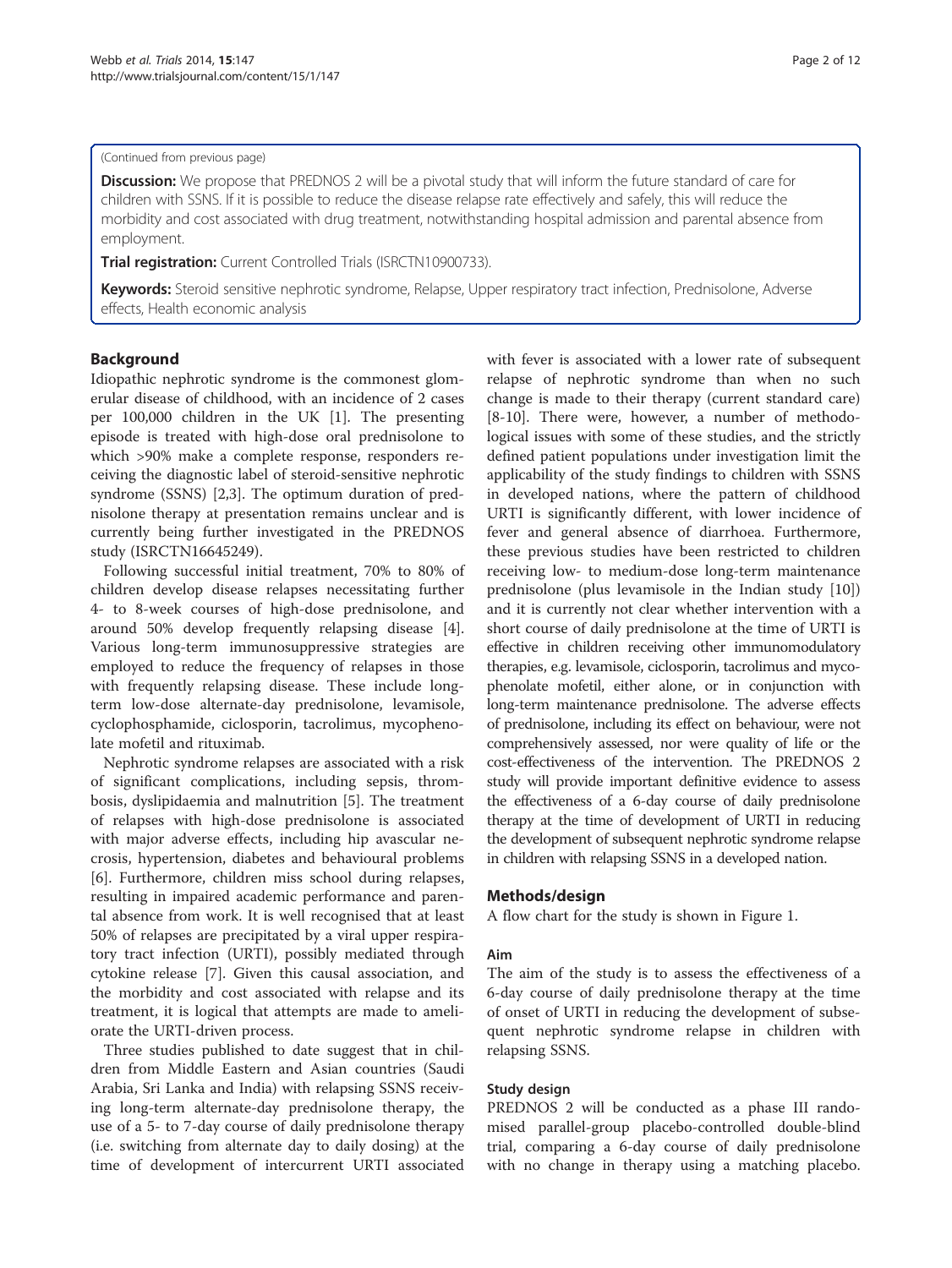<span id="page-2-0"></span>

The study duration will be 4 years, comprising 6 months for study set-up, 2 years of recruitment, 1 year of followup and 6 months for data analysis.

# Recruitment

Children with relapsing SSNS under the care of a paediatric nephrologist and/or a general paediatrician will be recruited from over 100 centres throughout the UK. Potential subjects will be identified from clinic lists and departmental databases. Information sheets outlining the study will be mailed to the parents or guardians of potentially eligible children (and the child where age appropriate), 1 to 2 weeks prior to their next clinical appointment. Following confirmation of eligibility with regard to inclusion and exclusion criteria (see below)

and a further full discussion of the study, informed consent will then be sought from the parents (or guardians) and subjects (informed consent or assent according to age) at the time of this review.

#### Inclusion and exclusion criteria

Inclusion criteria:

- Diagnosis of relapsing SSNS with two or more relapses in the 12 months prior to enrolment
- Age 2 to 19 years inclusive<br>• Parents/guardians and subie
- Parents/guardians and subject (where age appropriate) understand the definition of URTI and the need to commence the study drug once this definition has been met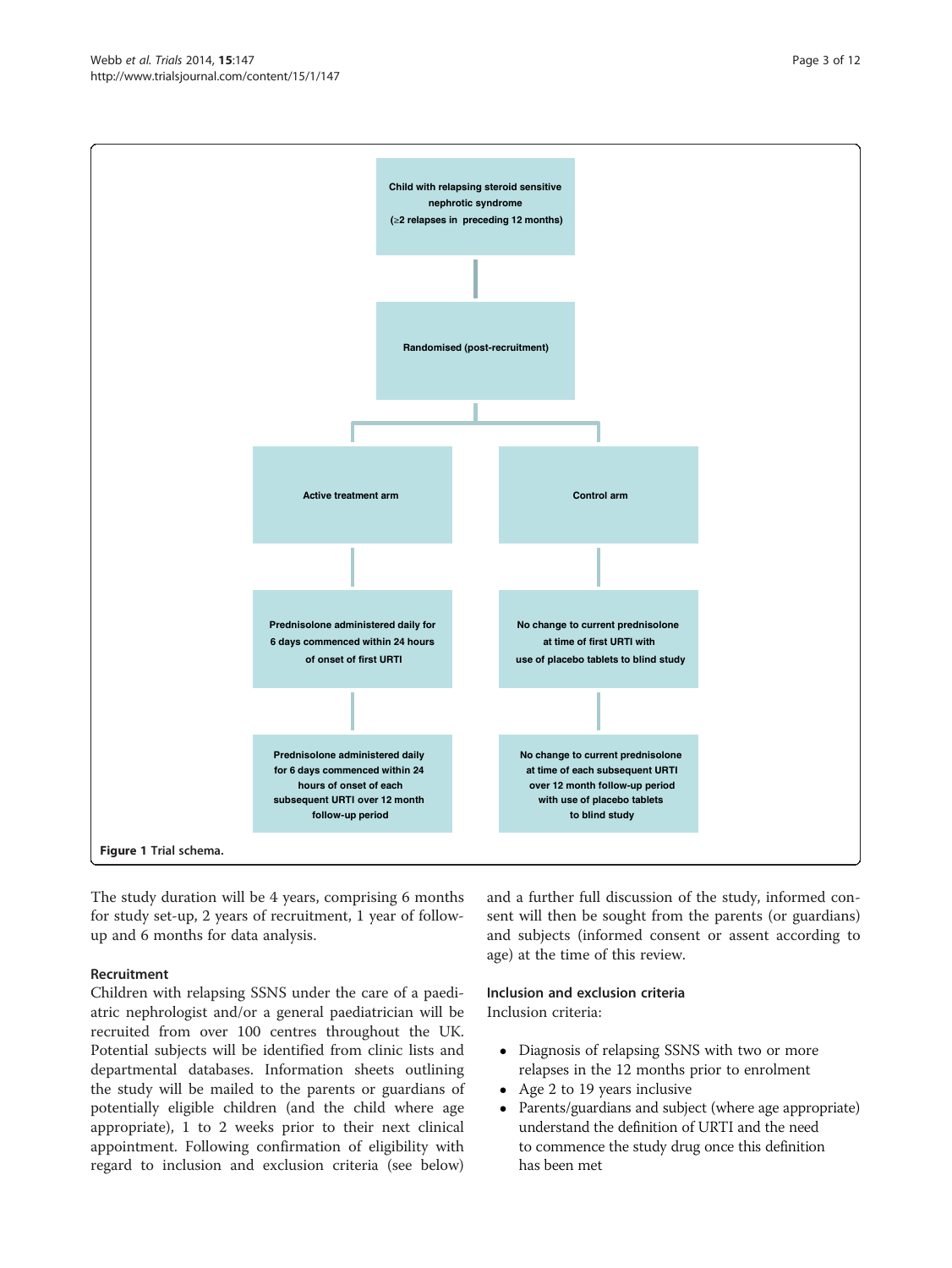- Written informed consent obtained from the subject's parents/guardians and written assent obtained from subject (where age appropriate). Subjects aged 16 years and above will provide their own written informed consent
- Subjects who have previously received a course of oral or intravenous cyclophosphamide:
	- Must have experienced two relapses in the 12 months prior to randomisation (in keeping with all other subjects)
	- Must have experienced at least one of these relapses following completion of cyclophosphamide therapy
	- Must be at least 3 months post completion of oral or intravenous cyclophosphamide therapy
- Subjects who have previously received a single dose or course of intravenous rituximab:
	- Must have experienced two relapses in the 12 months prior to randomisation (in keeping with all other subjects)
	- Must have experienced at least one of these relapses following completion of rituximab therapy
	- Must be at least 3 months post completion of intravenous rituximab therapy

Subjects with a diagnosis of relapsing SSNS will include:

- Subjects not on long-term immunomodulatory therapy
- Subjects receiving long-term maintenance prednisolone therapy at a dose of up to and including 15 mg/m<sup>2</sup> on alternate days
- Subjects receiving long-term maintenance prednisolone therapy at a dose of up to and including 15 mg/m<sup>2</sup> on alternate days in conjunction with other immunomodulatory therapies, including levamisole, ciclosporin, tacrolimus, mycophenolate mofetil, mycophenolate sodium and azathioprine
- Subjects receiving long-term immunomodulatory therapies, including levamisole, ciclosporin, tacrolimus, mycophenolate mofetil, mycophenolate sodium and azathioprine without long-term maintenance prednisolone therapy

Exclusion criteria:

- Steroid-resistant nephrotic syndrome
- Receiving or within 3 months of completion of a course of oral or intravenous cyclophosphamide
- Receiving or within 3 months of completion of a course of rituximab
- Daily prednisolone therapy
- Subjects on a prednisolone dose of greater than 15 mg/m<sup>2</sup> on alternate days
- Documented history of significant non-adherence with medical therapy
- Planned transfer from paediatric to adult services during the 12-month study period
- Inability to take prednisolone tablets, even in crushed form
- Known allergy to prednisolone

Daily prednisolone therapy or alternate-day prednisolone therapy refers to a dose of prednisolone at the time of randomisation only. If the prednisolone dose increases during the 12-month study period, e.g. after a relapse, the subject may remain in the study.

# Randomisation and allocation concealment

Following the completion of the baseline assessments, subjects will be randomised at the level of the individual on a 1:1 basis to either the active treatment or control arm. Randomisation will be provided by a computergenerated programme at the University of Birmingham Clinical Trials Unit (BCTU). The randomisation will be stratified by the treatment regimen that the subject is receiving at randomisation (no treatment, long-term maintenance prednisolone therapy only, long-term maintenance prednisolone therapy with other immunosuppressant therapy and other immunosuppressant therapy only). Treatment allocation will only be revealed to the central pharmacy dispensing the study drug at Birmingham Children's Hospital.

The study drug (prednisolone 5 mg tablets and matching placebo) will be manufactured, packed and labelled by Essential Nutrition. Following randomisation, subjects will be provided with a supply of 100 tablets (two containers of 50 tablets) of the study drug (prednisolone 5 mg for those randomised to the active treatment arm or a matching placebo for those randomised to the control arm). This will be sent directly to the family home from the central pharmacy at the Birmingham Children's Hospital by Royal Mail registered post on a day convenient for the family. The study drug containers and their contents will appear identical in every way, thus maintaining the double blind. Study drug labelling will comply with the applicable regulatory requirements and clinical trial specific labels will be attached to all treatments. Birmingham Children's Hospital Pharmacy will maintain drug accountability logs for dispensed and returned study drug doses according to their local policy.

# Planned interventions

Current clinical practice is for no change to be made to immunomodulatory therapy at the time of development of an URTI. The intervention being assessed within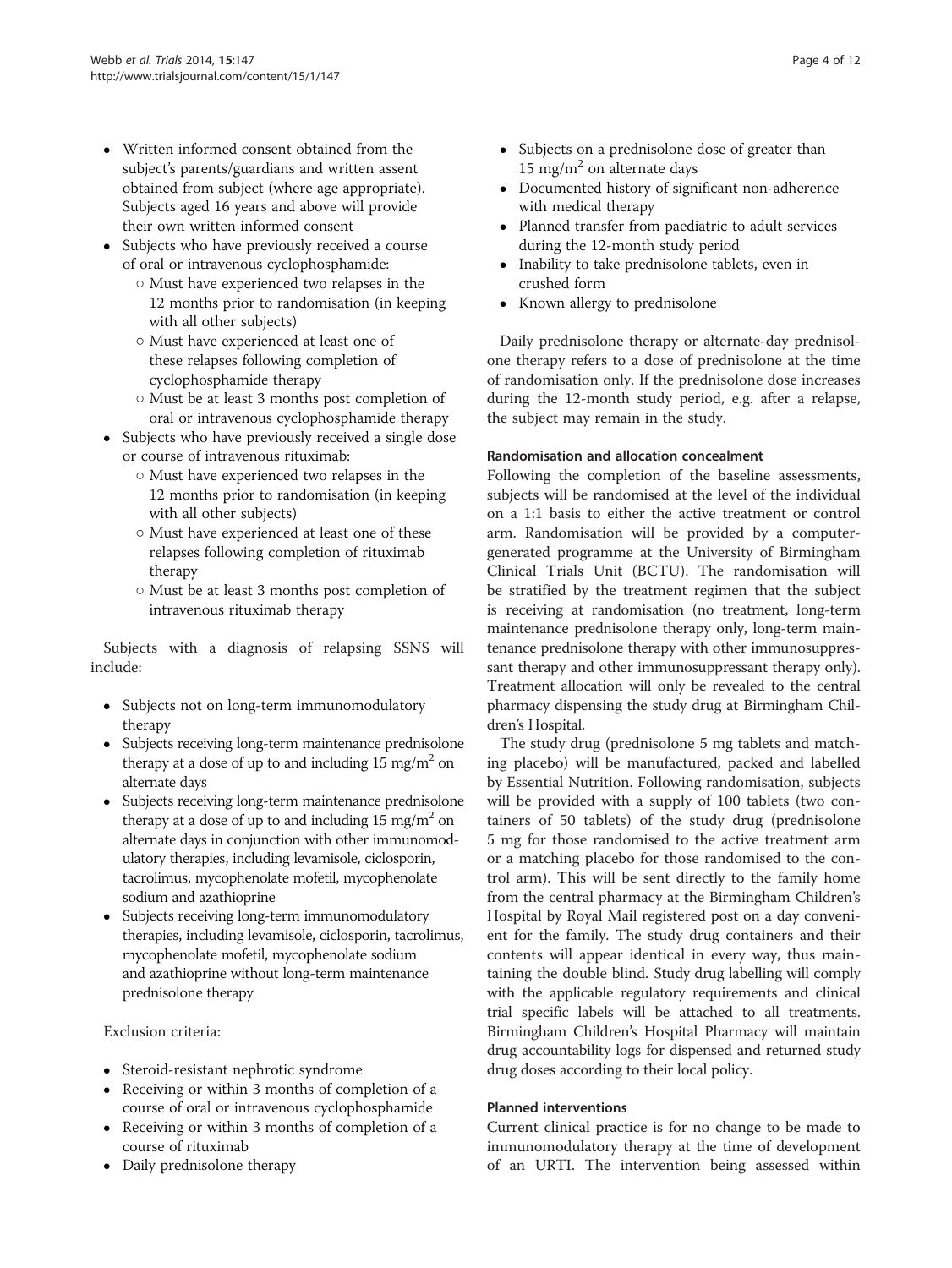PREDNOS 2 is a 6-day course of daily prednisolone therapy at the time of onset of URTI. Those randomised to the active treatment arm will commence a 6-day course of daily prednisolone each time they develop an URTI (see below for definition) during the 12 months of the trial. Those randomised to the control arm will receive an identical number of placebo tablets, thus allowing double blinding of the study. If the subject is receiving background long-term immunomodulatory therapy (e.g. levamisole or ciclosporin), then this will continue unchanged (see below for examples).

#### Definition of an upper respiratory tract infection

An URTI will be defined by the presence of at least two of the following for at least 24 hours:

- Sore throat
- Ear pain or discharge
- Runny nose
- Cough (dry or barking)
- Hoarse voice
- Fever >37°C (measured using a tympanometric electronic thermometer)

Parents or guardians will be provided with clear written and (if requested) downloadable electronic information regarding the study definition of an URTI as outlined above. They will also be provided with an abbreviated version printed onto laminated cards and in a fridge magnet format. An electronic tympanometric thermometer will be provided to facilitate measurement of their child's temperature, as well as a study diary to record the results of the daily morning urinalysis (standard care in children with relapsing SSNS to allow the early identification of disease relapse), development of URTI, commencement of study drug, other ongoing treatment, acute illnesses and any other issues they feel might be important for the trial.

#### Commencement of study drug

Once the subject meets the definition for URTI (two or more criteria as listed above for at least 24 hours), the parents or guardians will commence the subject on the study drug (prednisolone tablets for those in the active treatment arm or placebo for those in the control arm; see below for dosing schedules). It is anticipated that parents or guardians will have no difficulties in identifying that their child has met the URTI criteria and will commence the study drug unassisted, having been provided with comprehensive advice on this at the time of their recruitment. However, a back-up service will also be in place: if they are in any doubt, parents or guardians will be instructed to contact their local study site, or if this is not possible, to call a PREDNOS 2 study

telephone number. This will be manned by the chief investigator or his nominated deputy during periods of annual leave. Through this service, parents or guardians will be able to seek advice regarding whether their child meets the URTI criteria, the dose of study drug required, and any other issues or concerns they may have relating to the study. A log of these telephone calls will be maintained, and the chief investigator will report their content to the local principal investigator by email.

To ensure patient safety, the information provided to parents and guardians will also contain information about the signs of a more serious infection (nonblanching rash, leg pain, cool extremities, rapid breathing, blue lips, fitting, unconsciousness or any other major concern). If any of these features are present, parents and guardians will be instructed not to start the study drug and to seek urgent medical attention for their child from their general practitioner or local accident and emergency department. Parents or guardians will be asked to contact their local study site within 24 hours of commencing the study drug to inform the principal investigator or nominated deputy and to allow them the opportunity to discuss any of their child's symptoms that may be of concern to them.

#### Further commencement of study drug

The above intervention will be repeated every time the child develops an URTI over the 12-month follow-up period. The only exception to this is if the child is receiving daily prednisolone therapy, e.g. in the early stages of treatment for a previous relapse – in this instance the study drug will not be commenced.

#### Dosing of study drug

The precise dose of the study drug at time of the development of URTI will depend upon the subject's current treatment regimen, in particular whether they are receiving long-term maintenance prednisolone therapy and if so, at what dose.

#### Subjects not receiving long-term maintenance prednisolone

Those randomised to the active treatment arm will receive prednisolone 15 mg/m<sup>2</sup> daily (maximum dose 40 mg) for a total of 6 days. The dose will be rounded up or down to the nearest 5 mg and given as a single morning dose. Subjects randomised to the control arm will receive an identical number of placebo tablets.

# Subjects receiving a long-term maintenance prednisolone dose of  $≤15$  mg/m<sup>2</sup> on alternate days

Those randomised to the active treatment arm will receive prednisolone 15 mg/m<sup>2</sup> daily (maximum dose 40 mg) for a total of 6 days. The dose will be rounded up or down to the nearest 5 mg and given as a single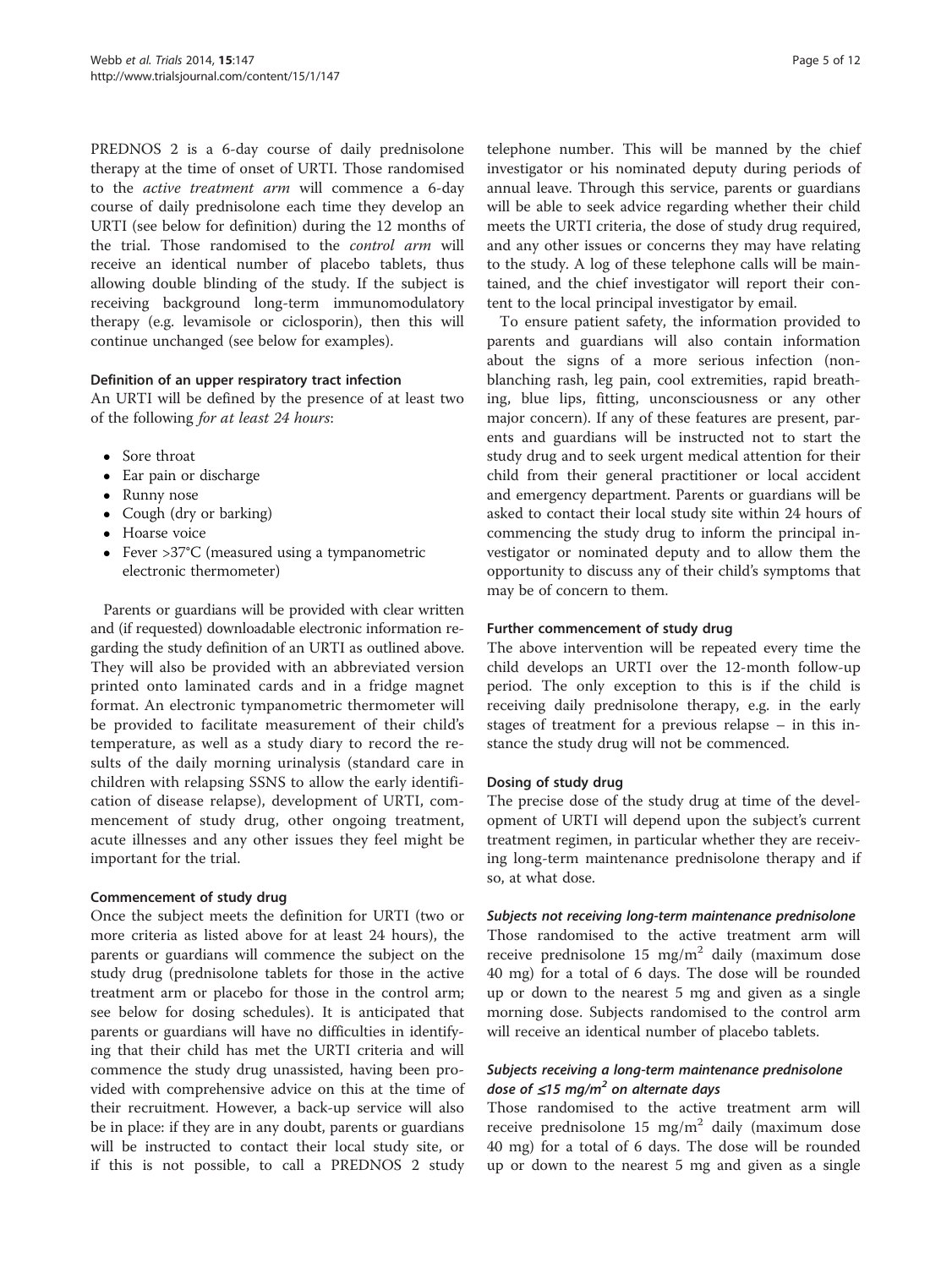morning dose. Subjects randomised to the control arm will receive an identical number of placebo tablets.

These subjects receiving long-term maintenance prednisolone therapy will receive a different number of tablets of the study drug on regular treatment days (i.e. those days when they usually take prednisolone) from non-treatment days. For example, a child of 1.0  $m<sup>2</sup>$ receiving a long-term maintenance dose of 5 mg of prednisolone on alternate days will take an additional  $2 \times 5$  mg prednisolone tablets (or matching placebo) on treatment days and  $3 \times 5$  mg prednisolone tablets (or matching placebo) on non-treatment days. This particular subject would therefore either receive prednisolone 15 mg (15 mg/m<sup>2</sup>) daily for 6 days if in the active treatment arm or continue unchanged on prednisolone 5 mg on alternate days if in the control arm.

#### Subjects receiving a prednisolone dose of >15 mg/m<sup>2</sup>

A small number of subjects will be receiving a prednisolone dose of  $>15$  mg/m<sup>2</sup> at the time of URTI development. They will have already relapsed during the 12-month study period and had their prednisolone dose increased accordingly as the inclusion/exclusion criteria exclude those on a dose of prednisolone  $>15$  mg/m<sup>2</sup> at study entry. These subjects will convert to the same dose on a daily basis for a total of 6 days. The dose will be rounded up or down to the nearest 5 mg and given as a single morning dose (maximum dose 60 mg). Subjects randomised to the control arm will receive an identical number of placebo tablets. For example, a child of 1.0  $m<sup>2</sup>$  receiving a longterm maintenance dose of 20 mg of prednisolone on alternate days will take their regular dose on treatment days and  $4 \times 5$  mg prednisolone tablets (or matching placebo) on non-treatment days. This particular subject would therefore either receive 20 mg (20 mg/m<sup>2</sup>) daily for 6 days if in the active treatment arm or continue unchanged on 20 mg on alternate days if in the control arm.

The study drug dose to be used on development of an URTI may change during the study due to alterations in the subject's long-term maintenance prednisolone dose and normal childhood growth. The precise regimen to be administered will be discussed with parents and guardians along with a written treatment plan at the time of recruitment and (in light of the above) will be re-discussed at each study visit. Information about the precise number of study drug tablets to administer will be provided to the family in written form, using a standard form, which will be completed by the local principal investigator.

The study drug will always be given as a single dose in the morning. If the subject is receiving an additional immunomodulatory therapy, e.g. ciclosporin, levamisole, etc., this will continue unchanged throughout the 6-day course of the study drug. Other drug treatment will also

continue unchanged. At the end of the 6-day course of the study drug, the subject will continue on their previous dose of long-term maintenance prednisolone therapy (or no prednisolone treatment if they were not previously receiving this). Other drug treatment will continue unchanged.

When URTI occurs whilst children are receiving daily prednisolone, e.g. in the early stages of treatment for a disease relapse, the study drug will not be commenced. Subjects can continue to participate in the study and the subsequent URTIs will be treated with the study drug provided that they are receiving alternate-day prednisolone at this point.

#### Information recorded by parents and guardians

Parents or guardians will perform dipstick testing for proteinuria (using an Albustix, Siemens Healthcare Diagnostics Ltd, Frimley, UK) of the subject's first morning urine on a daily basis in accordance with routine clinical care. They will be provided with a subject-held record book to enter the results (to allow the early detection of nephrotic syndrome relapses) and the medication administered on a daily basis. This will be maintained for the 12 months of the study. Parents and guardians will also use this diary to record any intercurrent illness and consultations with healthcare professionals (general practitioner, nurse, hospital accident and emergency department, etc.), development of URTI, and commencement of study medicines, along with details of medicines prescribed or purchased over the counter.

#### Diagnosis and treatment of relapse

Relapse is defined as Albustix  $++$   $(3+)$  or more for three consecutive days or the presence of generalised oedema and Albustix 3+ on urine testing. An URTIrelated relapse is defined as a relapse occurring within 14 days of the onset of an URTI. Where disease relapse occurs, parents or guardians will contact their study centre in accordance with routine clinical care and treatment for disease relapse will be commenced. A relapse will be treated in accordance with the International Study of Kidney Disease in Children relapse regimen: prednisolone will be commenced at a dose of 60 mg/m<sup>2</sup> daily (maximum dose 80 mg) until the urine tests are negative or trace for three consecutive days, then reduced to 40 mg/m<sup>2</sup> (maximum dose 60 mg) on alternate days for 4 weeks (14 doses). A subsequent tapering dose can be used at the individual physician's discretion.

When relapse therapy is commenced, long-term maintenance prednisolone therapy (e.g. 10 mg on alternate days) is discontinued. Where relapse occurs whilst the child is receiving the 6-day course of the study drug, this will also be discontinued. Once the relapse regimen has been completed, long-term maintenance prednisolone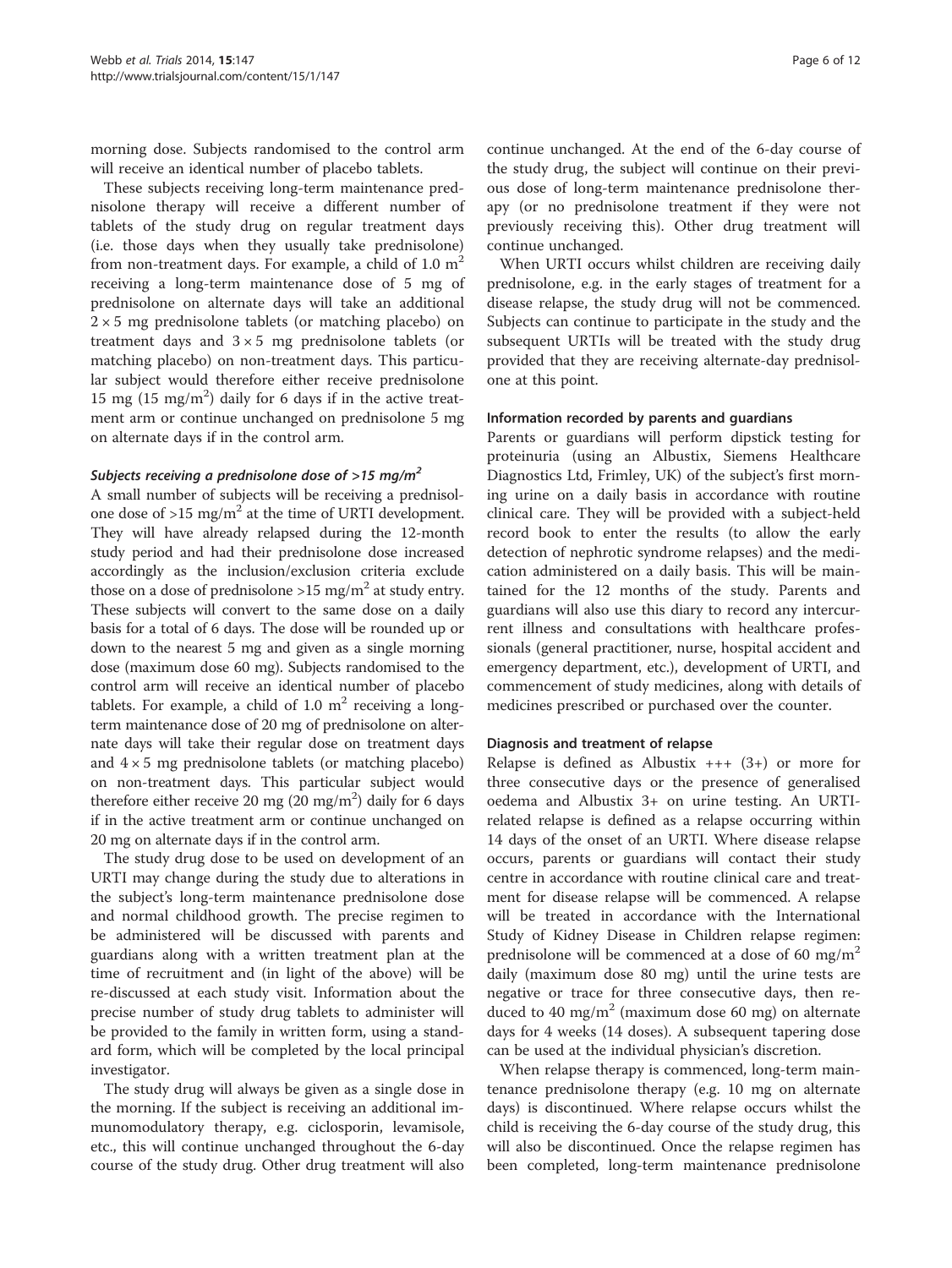therapy may be recommenced at any dose at the principal investigator's discretion. Background immunomodulatory therapy other than prednisolone, e.g. ciclosporin, mycophenolate mofetil, levamisole, etc., will continue unchanged throughout the relapse treatment period.

#### Escalation of background immunomodulatory therapy

Subjects will only undergo intensification of background immunomodulatory therapy (i.e. the addition of, or change to, a new immunomodulatory agent e.g. ciclosporin, mycophenolate mofetil, levamisole, etc.) when there are two or more relapses of their nephrotic syndrome (URTI-related or unrelated) in any 6-month period or where there are unacceptable adverse effects of prednisolone or other therapy. These subjects will remain under follow-up: intensification of immunomodulatory therapy is an important secondary end point for this study. Similarly, immunomodulatory therapy will only be discontinued when the subject has remained relapse-free for at least 6 months or where there are unacceptable adverse effects of therapy.

#### Trial schema and study visit schedule

All subjects will undergo comprehensive assessment at the randomisation visit and will then be followed up for 12 months from randomisation, with visits once every 3 months at 3, 6, 9 and 12 months for trial follow-up assessments. The information captured at the randomisation and subsequent visits are shown in Table 1. At each visit, there will be a full clinical review of the subject, and a number of different questionnaires will be administered. The clinical review will include assessment of whether the subject has had any URTI or non-URTI related relapses since the last visit, and a review of the current treatment regimen. To evaluate changes in subject behaviour associated with the different prednisolone regimens, the Achenbach Child Behaviour Checklist will be used. This is a standardised measure made up of 120 items measuring internalising (withdrawn, somatic complaints, anxiety/depression, thought problems) and externalising (social problems, attention problems, delinquent and aggressive) behaviour problems. A total Behavioural

#### Table 1 Study visit schedule

| <b>Visit</b>                                                                                                                                                                                                                               | $\mathbf{1}$              | $\overline{2}$ | 3                     | 4                                                   | 5           |
|--------------------------------------------------------------------------------------------------------------------------------------------------------------------------------------------------------------------------------------------|---------------------------|----------------|-----------------------|-----------------------------------------------------|-------------|
| Month                                                                                                                                                                                                                                      | $\Omega$                  | 3              | 6                     | 9                                                   | 12          |
| Visit window                                                                                                                                                                                                                               |                           |                |                       | $+/-2$ weeks $+/-2$ weeks $+/-2$ weeks $+/-2$ weeks |             |
| Inclusion/exclusion criteria                                                                                                                                                                                                               | $\boldsymbol{\mathsf{X}}$ |                |                       |                                                     |             |
| Informed consent                                                                                                                                                                                                                           | $\times$                  |                |                       |                                                     |             |
| Randomisation (post-recruitment)                                                                                                                                                                                                           | $\times$                  |                |                       |                                                     |             |
| Allocation of study number                                                                                                                                                                                                                 | $\boldsymbol{\mathsf{X}}$ |                |                       |                                                     |             |
| Documentation of URTI                                                                                                                                                                                                                      |                           | $\times$       | X                     | $\times$                                            | $\times$    |
| Documentation of commencement of study drug                                                                                                                                                                                                |                           | X              | X                     | $\times$                                            | $\times$    |
| Documentation of recent relapse                                                                                                                                                                                                            | $\times$                  | X              | X                     | $\times$                                            | $\times$    |
| Recent medical and drug history                                                                                                                                                                                                            | X                         | X              | X                     | Χ                                                   | $\times$    |
| Adverse event documentation                                                                                                                                                                                                                |                           | $\times$       | X                     | X                                                   | $\times$    |
| Compliance check (tablet count using counting triangle)                                                                                                                                                                                    |                           | X              | X                     | X                                                   | X           |
| Physical exam                                                                                                                                                                                                                              | $\times$                  | X              | X                     | $\times$                                            | $\times$    |
| Assessment of steroid toxicity                                                                                                                                                                                                             | $\times$                  | X              | $\times$              | $\times$                                            | $\times$    |
| Height and weight                                                                                                                                                                                                                          | $\times$                  | X              | X                     | $\times$                                            | $\times$    |
| Blood pressure                                                                                                                                                                                                                             | $\times$                  | X              | X                     | $\times$                                            |             |
| Calculation of study drug dose to be administered in event of URTI and explanation and<br>provision of documentation of this to parents and quardians - includes review of height,<br>weight and body surface area to confirm correct dose | $\mathsf X$               | $\times$       | $\boldsymbol{\times}$ | $\mathsf X$                                         | $\times$    |
| If three or more courses of study drug have been administered since previous visit, confirm<br>parental understanding of definition of URTI                                                                                                |                           | $\times$       | $\times$              | $\times$                                            | $\times$    |
| Blood sample for DNA/RNA <sup>a</sup>                                                                                                                                                                                                      | $\times$                  | $\times$       | $\chi$                | $\times$                                            | $\times$    |
| Achenbach Child Behaviour Checklist                                                                                                                                                                                                        | $\times$                  | X              | X                     | $\times$                                            | $\times$    |
| PedsQL questionnaire                                                                                                                                                                                                                       | $\times$                  | X              | X                     | $\times$                                            | $\times$    |
| CHU-9D and EQ-5D questionnaires                                                                                                                                                                                                            | X                         | X              | X                     | $\mathsf X$                                         | $\mathsf X$ |
| Study drug returned to central pharmacy for accountability                                                                                                                                                                                 |                           |                |                       |                                                     | X           |

<sup>a</sup>Blood sample to be collected on one single occasion only.

URTI, upper respiratory tract infection.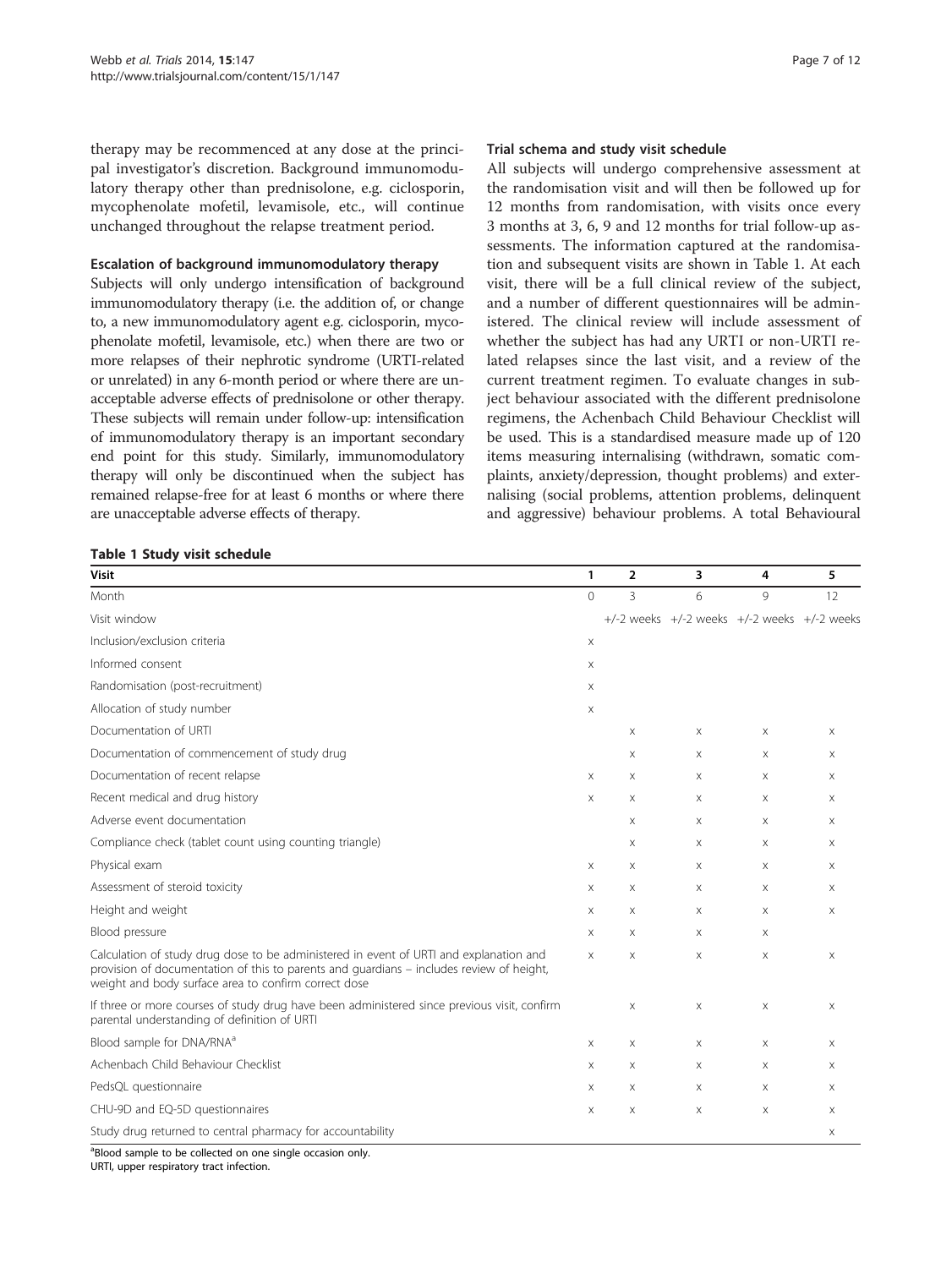Problem score is calculated from these problem scales and forms the basis of comparison with age- and gendermatched normative data. Information relating to quality of life will also be collected using the Child Health Utility 9D (CHU-9D), EQ-5D (dependent upon subject age) and PedsQL questionnaires. The CHU-9D is a newly developed utility measure designed for children aged 5 to 11 years. The EQ-5D is a validated utility measure routinely used in adult and adolescent populations. Both the CHU-9D and the EQ-5D will be used to generate data for the health economic analyses. The PedsQL questionnaire is a well-validated approach to measuring health-related quality of life in healthy children and adolescents and those with acute and chronic health conditions.

Adverse effects due to prednisolone will be assessed by studying growth (height, weight and body mass index), Cushingoid features, hypertrichosis, striae, appetite (all Likert scale), behaviour (Achenbach Child Behaviour Checklist), blood pressure and urine dipstick analysis for glycosuria. The development of significant bacterial, viral or fungal infections and the use of post-varicella exposure prophylaxis (zoster immune globulin or antiviral therapy) will also be recorded. Information will also be collected regarding all episodes of consultation with general practitioners or hospital medical teams, including data on treatments prescribed or purchased. This will be incorporated into the costs to be measured as part of the health economic analysis (see below).

A single 10 ml blood sample will be collected on one occasion for those who provide additional consent for this. DNA and RNA will be extracted for genetic substudies. A genome-wide association study will be used to identify possible genetic loci associated with SSNS. Additionally, a rapid screen using direct Sanger sequencing will identify whether mutations in any of the known genes cloned to date in connection with childhood nephrotic syndrome are present. If pathogenic variants are absent, samples will then be subjected to whole exome analysis.

#### Subject retention

This visit schedule is in keeping with the frequency of routine follow-up of children with relapsing SSNS. As such, we anticipate high rates of subject retention. In the PREDNOS study (ISRCTN16645249), which has to date recruited almost 200 newly presenting cases of SSNS, our retention rate is currently close to 90%. The large majority of PREDNOS investigators are also participating in the PREDNOS 2 study.

# Sample size and power calculation

A total of 300 subjects will be recruited into the study (150 in each study arm). The primary analysis will be based on a comparison of the number of URTI-related relapses of nephrotic syndrome in the two study arms following the first URTI during the 12-month follow-up period. In children with frequently relapsing SSNS, the development of an URTI results in relapse in around 50% of instances [\[7](#page-11-0)]. In the Abeyagunawardena study, overall 40 URTIs treated with placebo were followed by 19 (48%) relapses, compared with 7 (18%) relapses in the prednisolone-treated group. This corresponds to an absolute difference of 30% (a 62.5% proportional reduction). In the first treatment period, there were 10 (45%) relapses for 22 placebo-treated children compared with 4 (22%) relapses for 18 prednisolone-treated children (23% absolute difference, 51% proportional reduction) [[9\]](#page-11-0). This is a large treatment effect based on a small study of children on long-term maintenance alternate-day prednisolone therapy in a developing country. Therefore, to detect a more conservative difference of 17.5% (i.e. 35% proportional reduction) in URTI-related relapse rate (i.e. from 50% to 32.5%), with 80% power, 2-sided test and alpha of 0.05, requires 250 subjects in total (comparison of two proportions [\[11\]](#page-11-0)). If allowance is made for between 10% and 20% dropout (e.g. subject withdrawal, lost to follow-up or subject not having an URTI during the 12-month follow-up period), then this will require recruitment of between 280 and 320 subjects. We therefore propose to recruit 300 subjects, 150 to each arm. However, if the treatment effect is more in line with the 50% reduction observed in the first treatment period of the Abeyagunawardena study, then this study has sufficient power (>95%) to detect this difference. To detect a 50% proportional reduction (i.e. 50% to 25%) with 90% power and alpha of 0.05, requires 160 subjects, increasing to 200 with allowance for 20% dropout.

# Outcome measures

#### Primary study end point

The primary study end point is URTI-related relapse of nephrotic syndrome following the first URTI during the 12 month follow-up period. An URTI-related relapse is defined as a relapse occurring within 14 days of the onset of URTI.

#### Secondary end points

The secondary end points are:

- Rate of URTI-related relapse of nephrotic syndrome (relapses per year)
- Rate of relapse (URTI-related and non URTIrelated) of nephrotic syndrome (relapses per year)
- Cumulative dose of prednisolone (mg/kg and mg/m<sup>2</sup> ) received over the 12-month study period
- Incidence of serious adverse events
- Incidence of adverse effects due to prednisolone based on assessment of behaviour using the Achenbach Child Behaviour Checklist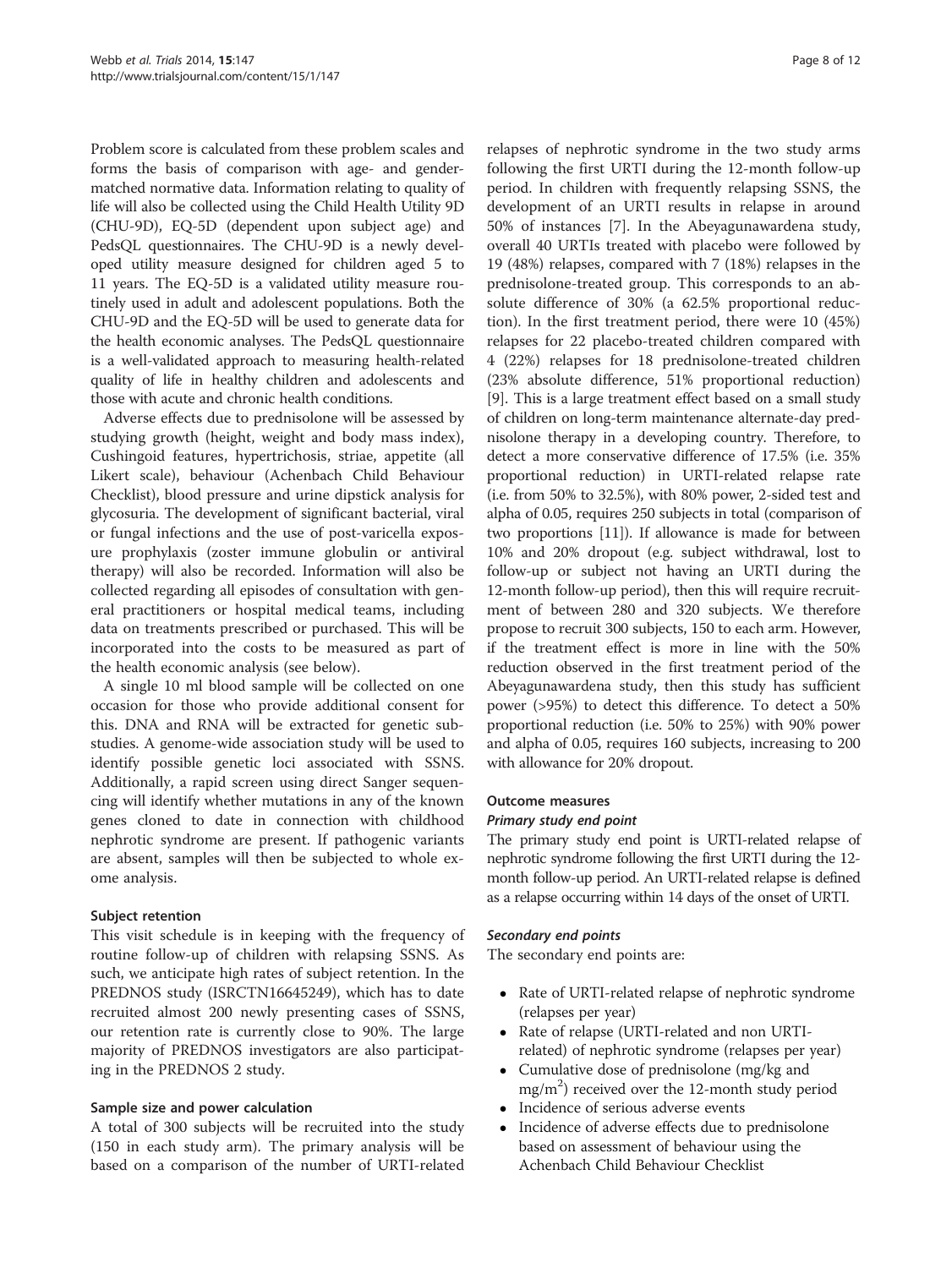- Incidence of escalation of background immunomodulatory therapy (e.g. addition of ciclosporin, tacrolimus, cyclophosphamide, etc.)
- Incidence of reduction of background immunomodulatory therapy (i.e. cessation of long-term maintenance prednisolone therapy)
- Quality of life using CHU-9D, EQ-5D and PedsQL
- Cost per relapse of nephrotic syndrome
- Cost per quality adjusted life year (QALY) gained

# Statistical analysis

The statistical analysis plan describes the planned analyses for PREDNOS 2 in full detail. A summary of the main analysis methods are described here. The primary end point is URTI-related relapse of nephrotic syndrome following the first URTI during the 12-month follow-up period. The proportion of subjects that experience an URTI-related relapse will be calculated for the two study treatment arms, and compared using a chi-squared test. Treatment effects will be expressed as relative risks with 95% confidence intervals. This was chosen as the primary end point as it is hypothesised that giving daily prednisolone during an URTI will reduce the subsequent development of disease relapse. If this hypothesis is correct, then those subjects randomised to the placebo may experience more disease relapses than those subjects randomised to the active drug. This would mean that subjects in the placebo arm are more likely to undergo intensification of immunomodulatory therapy. Previous studies excluded these subjects from the study and data analysis, as escalating therapy may mean that the overall likelihood of these children relapsing is reduced, which could introduce bias into the analysis. In PREDNOS 2, a pragmatic decision has therefore been taken to continue to follow up these subjects as it is not known whether these assumptions hold true, and by excluding these subjects it also introduces bias through the differential dropout between the two treatment arms. Therefore, all subjects will be followed up for 12 months to also assess the relapse rates between the two treatment arms over a 12-month period as secondary end points, however,due to these potential biases, the primary end point will focus on the relapse rate following the first URTI. The secondary end points relating to relapses per year will assess incidence (relapse) density rates for the two treatment arms and rate differences will be calculated for both URTI- and non-URTI-related relapse of nephrotic syndrome over the 12-month follow-up period. An appropriate regression analysis (e.g. Poisson) will be used to compare relapse rates in the two treatment groups should there be an imbalance in any important covariates (e.g. URTI rates across the two study arms).

The secondary end points include both continuous and categorical data items. The dichotomous data

(e.g. incidence of escalation of background immunosuppressive therapy) will be analysed as per the primary outcome. Continuous data (e.g. prednisolone dose and quality of life scores) will be expressed as means and standard deviations, with differences in means and 95% confidence intervals. Longitudinal plots of the data over time will be constructed to give a visual presentation of the data. The data will be analysed using mixed effect repeated measures models with the interventions specified as independent variables. Baseline data will be included in the model as a covariate. Analyses will be of all randomised subjects using intention to treat, except for those who do not have an URTI following randomisation (estimated to be <10%). Exclusion of these subjects will result in no bias as these dropouts are not related to the treatment and should by chance be equally distributed across the two treatment arms (this will be monitored throughout the trial). The only subgroup analyses planned are an analysis of the background treatment regimen that the subjects are on at randomisation (no long-term treatment, on long-term maintenance prednisolone therapy, on other immunosuppressant therapy with long-term maintenance prednisolone therapy or on other immunosuppressant therapy without long-term maintenance prednisolone), an analysis comparing those subjects on long-term maintenance prednisolone versus those not on long-term maintenance prednisolone and an analysis comparing those subjects on other immunomodulatory therapy versus those not on other immunomodulatory therapy. There is no evidence to suggest that any difference in treatment effect will occur and the study is not powered to detect differences in treatment effect across these subgroups; these analyses will be considered as hypothesis generating.

# Health economic analysis

The economic evaluation will take the form of a costeffectiveness analysis based on a primary clinical outcome of cost per episode of URTI-related relapse of proteinuria. Utility-based outcomes will also be incorporated into the model allowing a secondary outcome to be cost per QALY gained (based on CHU-9D and EQ-5D values). Four different groups of subjects will be considered in the model: (i) subjects not on long-term immunomodulatory therapy, (ii) subjects receiving longterm maintenance prednisolone therapy, (iii) subjects receiving long-term maintenance prednisolone therapy in conjunction with other immunomodulatory therapies and (iv) subjects receiving long-term immunomodulatory therapies without long-term maintenance prednisolone therapy. For each of these four groups, the model will make a direct comparison between two strategies implemented each time a subject develops an URTI: the strategy of administering a course of daily prednisolone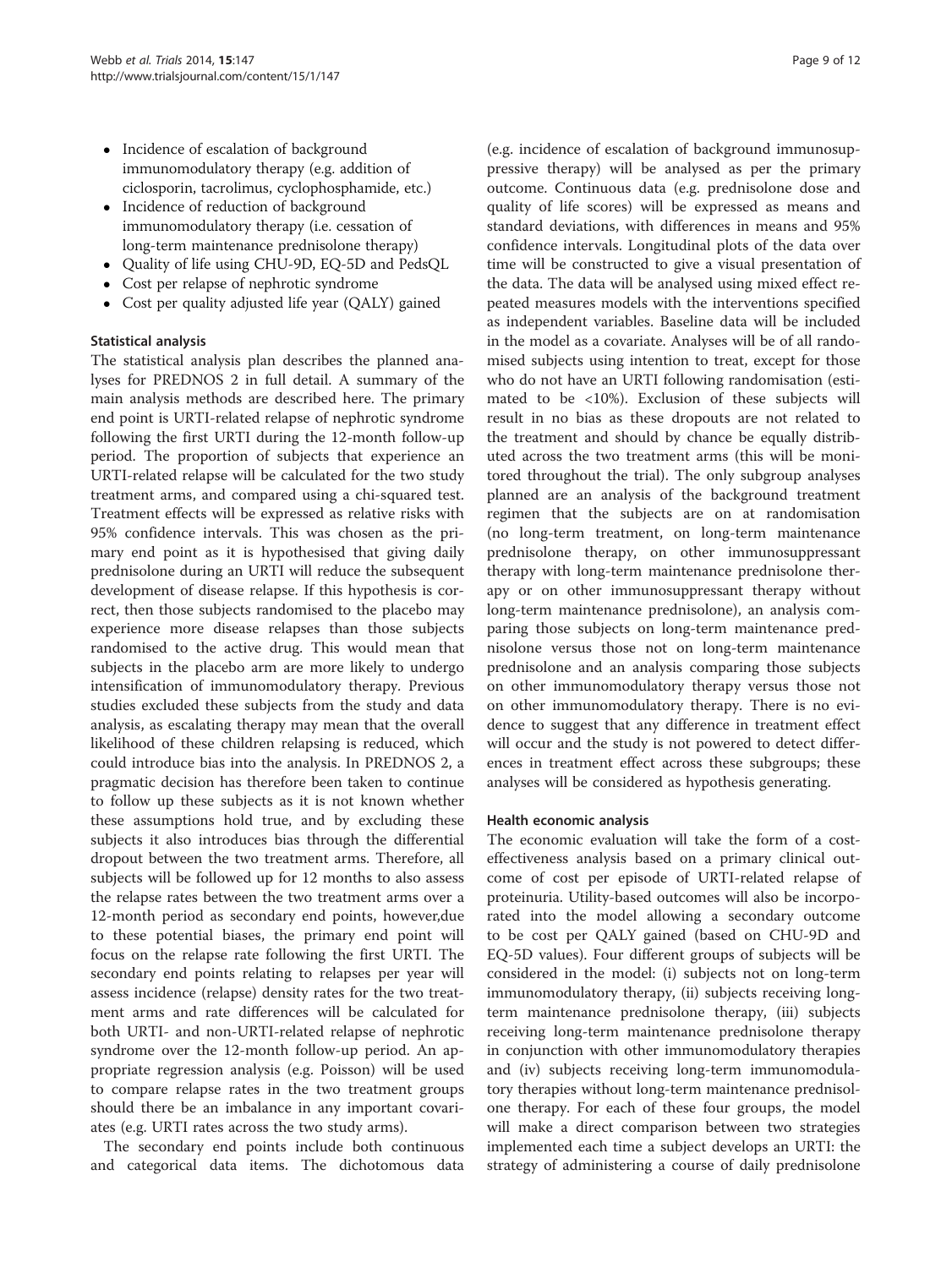for 6 days and a strategy of no change to ongoing therapy (with the use of placebo tablets to maintain blinding). The base case economic evaluation will adopt the National Health Service (NHS) perspective. NHS costs will include:

- Treatment costs: medicines, management, adverseeffects and treatment complications
- Consultation and follow-up costs: routine tests such as blood tests and urinalysis, number of outpatient visits, inpatient visits and general practitioner visits
- Longer-term treatment costs (care for long-term adverse effects)

Resource-use data such as visits to the subject's general practitioner, hospital (as an outpatient or inpatient) and medicines supplied will be collected using subjectheld record books provided for them. This information will be collected at the time of study visits. Due to the economic burden associated with relapse of URTIrelated proteinuria that is placed on patients and their families, we will also conduct an economic evaluation that includes private costs such as over-the-counter medicines and parents' or guardians' time off work. Resource-use data related to these costs will also be collected using patient-held record books. Unit cost data for both NHS and private costs will be derived from nationally representative sources such as the British National Formulary, the National Schedule for Reference Costs and the Unit Costs of Health and Social Care.

As there are no utility measures validated for use across the complete age range of the study population (1 to 18 years), the economic analysis will use a combination of instruments including the CHU-9D, the EQ-5D and the PedsQL. This combined approach will allow for a methodological exploration into the use of utility measures in this age group whilst ensuring that appropriate information is collected to facilitate the construction of QALYs.

To test the robustness of the conclusions to assumptions made in the modelling, and to sampling variation in the data used in the construction of the model, a full deterministic and probabilistic sensitivity analysis will be carried out and results will be reported in terms of incremental cost-effectiveness ratios and cost-effectiveness acceptability curves. Costs and benefits will be discounted at the standard rate (3.5%).

#### Ethical considerations

Children are considered vulnerable trial subjects; however, a trial involving children with nephrotic syndrome is ethically justified as the condition is specific to children and the evidence base for treatment used in clinical practice is inadequate. It is not possible to perform the

study in adult subjects and extrapolate the results to children. The active treatment arm will receive a 6-day course of daily prednisolone at the time of each URTI, which they develop over the 12-month study period. Our hypothesis is that this will reduce the risk of subsequent relapse and reduce the total amount of prednisolone that these subjects are exposed to. There is a risk that the hypothesis is incorrect and that these subjects will therefore receive unnecessary additional prednisolone treatment with its attendant adverse effects. The subjects participating in the study will already be receiving significant annual total doses of prednisolone as a result of their relapsing disease and the additional prednisolone administered through their participation in PREDNOS 2 will represent only a relatively small increase in total annual dose. We will carefully monitor adverse effects of prednisolone in this study, including the effect on child behaviour.

#### Reporting of adverse events

Pharmacovigilance reporting will comply with the Medicines for Human Use (Clinical Trials) Regulations 2004 and Amended Regulations 2006. Annual development safety update reports will be submitted to the main research ethics committee and the Medicines and Healthcare Products Regulatory Authority. Within the PREDNOS 2 trial, prednisolone and the matching placebo are both defined as investigational medicinal products. Serious adverse events will be reported for the duration of the 12-month study and for 3 months following treatment with the study drug.

#### **Monitoring**

#### Trial steering committee

The independent members of the trial steering committee are Dr Megan Thomas (independent expert and chair), Dr Nigel Coad (independent expert), Mrs Sandra Cope (independent consumer representative), Dr Andrew Duncan (independent expert), Dr Kate Hillman (independent expert), Dr Zala Ibrahim (independent expert) and Dr Ly-Mee Yu (independent expert statistician). Additional non-independent members of the trial steering committee are Miss Natalie Ives (BCTU statistician) and Professor Nicholas Webb (chief investigator).

Additional trial steering committee attendees are Miss Emma Barsoum (BCTU study manager), Mrs Elizabeth Brettell (BCTU renal trials manager), Dr Martin Christian (principal investigator), Professor Peter Clayton (external expert), Mrs Wendy Cook (consumer representative), Dr Richard Coward (investigator), Dr Carol Cummins (external expert), Dr Emma Frew (health economist), Mr Terry Hughes (BCTU renal data manager), Miss Charmaine Meek (BCTU renal data manager), Dr Richard Trompeter (external expert) and Miss Rebecca Wooley (statistician).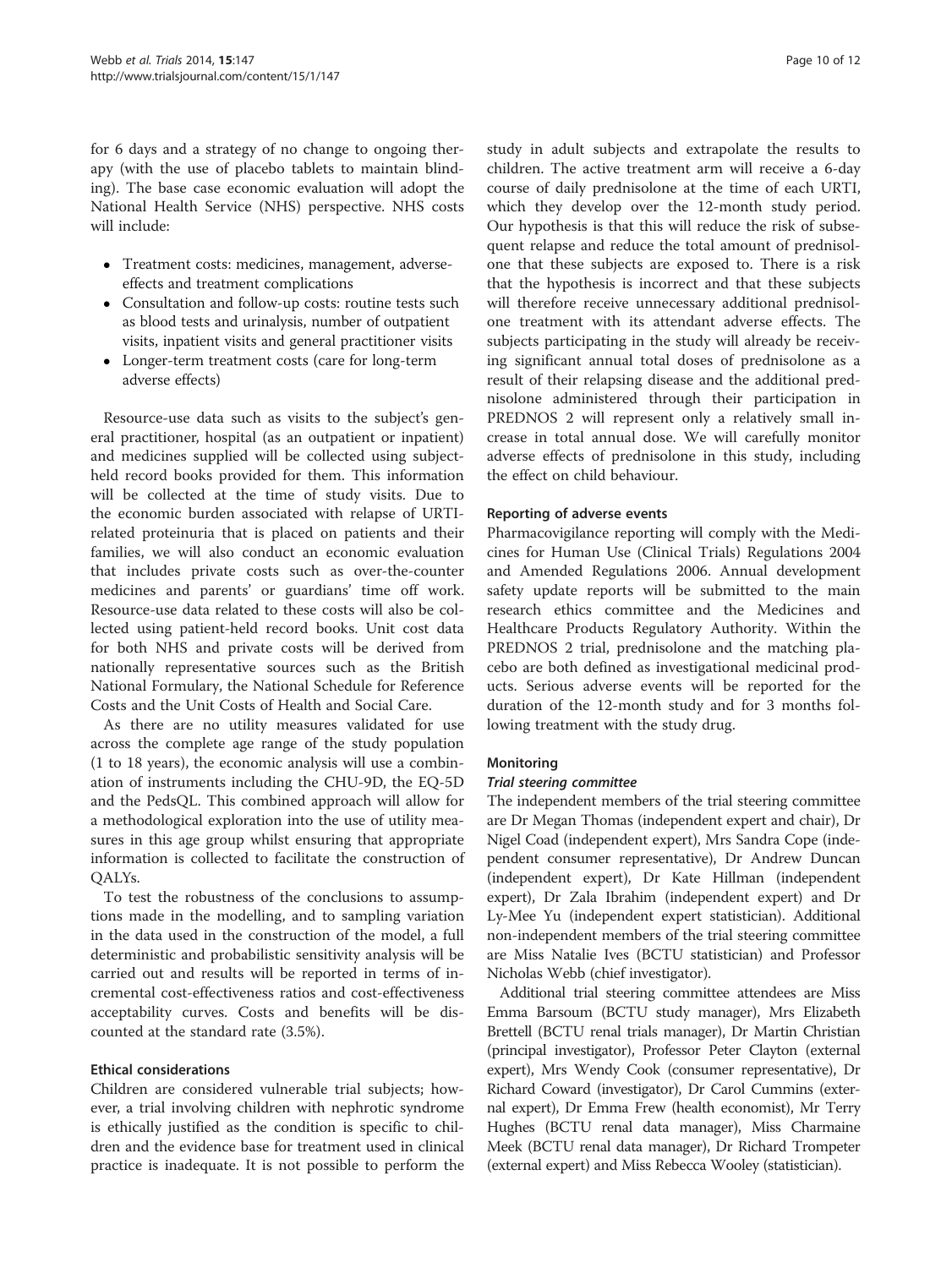#### Independent data monitoring committee

The members of the independent data monitoring committee are Professor Philip Kalra (chair), Professor Saul Faust and Dr Andrea Marshall.

#### Regulatory aspects

PREDNOS 2 is sponsored by the Central Manchester University Hospitals NHS Foundation Trust and the University of Birmingham (RG\_12-188). The Medicines and Healthcare Products Regulatory Authority clinical trial authorisation reference is 21761/0281/ 001-0001. The EudraCT number is 2012-003476-39. The active study drug and placebo are manufactured in accordance with current Good Manufacturing Process regulations. The study will be conducted in compliance with the Research Governance Framework for Health and Social Care, the Medicine for Human Use (Clinical Trials) Regulation 2004 and Good Clinical Practice.

#### Ethical committee approval

Ethical approval for PREDNOS 2 was granted by the National Research Ethics Service Committee North West – Greater Manchester Central (12/NW/0766) on 4 December 2012.

# **Discussion**

#### Potential impact

There is substantial disease- and treatment-related morbidity associated with disease relapses in SSNS. PRE-DNOS 2 will be the largest ever study to investigate whether the administration of a 6-day course of daily prednisolone therapy given at the time of onset of URTI prevents the subsequent development of a disease relapse. Furthermore, the study will include children with SSNS receiving a wide range of long-term maintenance immunomodulatory therapies, in contrast to previous studies, which focused upon children receiving longterm maintenance prednisolone and levamisole only. If it is possible to reduce the disease relapse rate effectively and safely using the intervention being tested in PRE-DNOS 2, this will reduce relapse-associated morbidity and the cost associated with drug treatment, possible hospital admission and parental absence from employment. PREDNOS 2 will be the first study in patients with relapsing SSNS that will incorporate a formal health economic analysis and investigate quality of life.

The proposed intervention (6 days of daily prednisolone) is simple to administer and would be easy to introduce into routine clinical practice were the results of this study to recommend its use. The parents and guardians of children with SSNS are used to introducing changes to prednisolone treatment based upon the

results of urinalysis performed in the home, and maintain supplies of the drug in the home for use at such times.

The study also proposes to use additional analyses to examine whether genetic background and/or deleterious gene variants result in SSNS, beyond genes already known to be associated with certain types of childhood nephrotic syndrome. It is anticipated that these may well provide valuable information about disease pathogenesis, as well as potentially predict disease progression, either through contributing to our existing knowledge on podocyte dysfunction or by indicating which patients may respond better to medication.

#### Dissemination

The study results will be published in accordance with the CONSORT statement and SPIRIT guidelines [\[12,13](#page-11-0)]. Our findings will be submitted to major international paediatric nephrology and general paediatric meetings, and submitted for publication in a high impact factor journal, with open access. The results will also be communicated in plain English to study participants and their families.

#### Trial status

As of 2 April 2014 a total of 80 children have been recruited into the study.

#### Abbreviations

BCTU: Birmingham Clinical Trials Unit; CHU-9D: Child Health Utility 9D; NHS: National Health Service; NIHR: National Institute for Health Research; QALY: quality adjusted life year; REC: research ethics committee; SSNS: steroid-sensitive nephrotic syndrome; URTI: upper respiratory tract infection.

#### Competing interests

The authors declare that they have no competing interests.

#### Authors' contributions

NJAW conceived the study, led its design and co-ordination and drafted the manuscript. NJI participated in the design of the study, led the planned statistical analysis and contributed to the writing of the manuscript. EF participated in the design of the study, led the health economic evaluation and contributed to the writing of the manuscript. DB, AK and MAS participated in the design of the study, led the genetic sub-studies and contributed to the writing of the manuscript. EAB, DVM, MC, ASH, HM, SH, ERF, RDG, JB, CJ, KM and WC participated in the design of the study and contributed to the writing of the manuscript. All authors read and approved the final manuscript.

#### Acknowledgements

The authors would like to thank the National Institute for Health Research (NIHR) Medicines for Children Research Network Co-ordinating Centre, who provided funding for the initial meetings to design the study protocol and the NIHR Health Technology Assessment programme for funding this study. We are also most grateful for the support of the University of Birmingham Clinical Trials Unit, the NIHR Medicines for Children Research Network and the Nephrotic Syndrome Trust. For the most recent version of the study protocol, please see the PREDNOS 2 website [[14\]](#page-11-0).

#### Author details

<sup>1</sup>Department of Paediatric Nephrology and NIHR/Wellcome Trust Children's Clinical Research Facility, University of Manchester, Manchester Academic Health Science Centre, Royal Manchester Children's Hospital, Manchester, UK. 2 Health Economics Unit, University of Birmingham, Birmingham, UK.